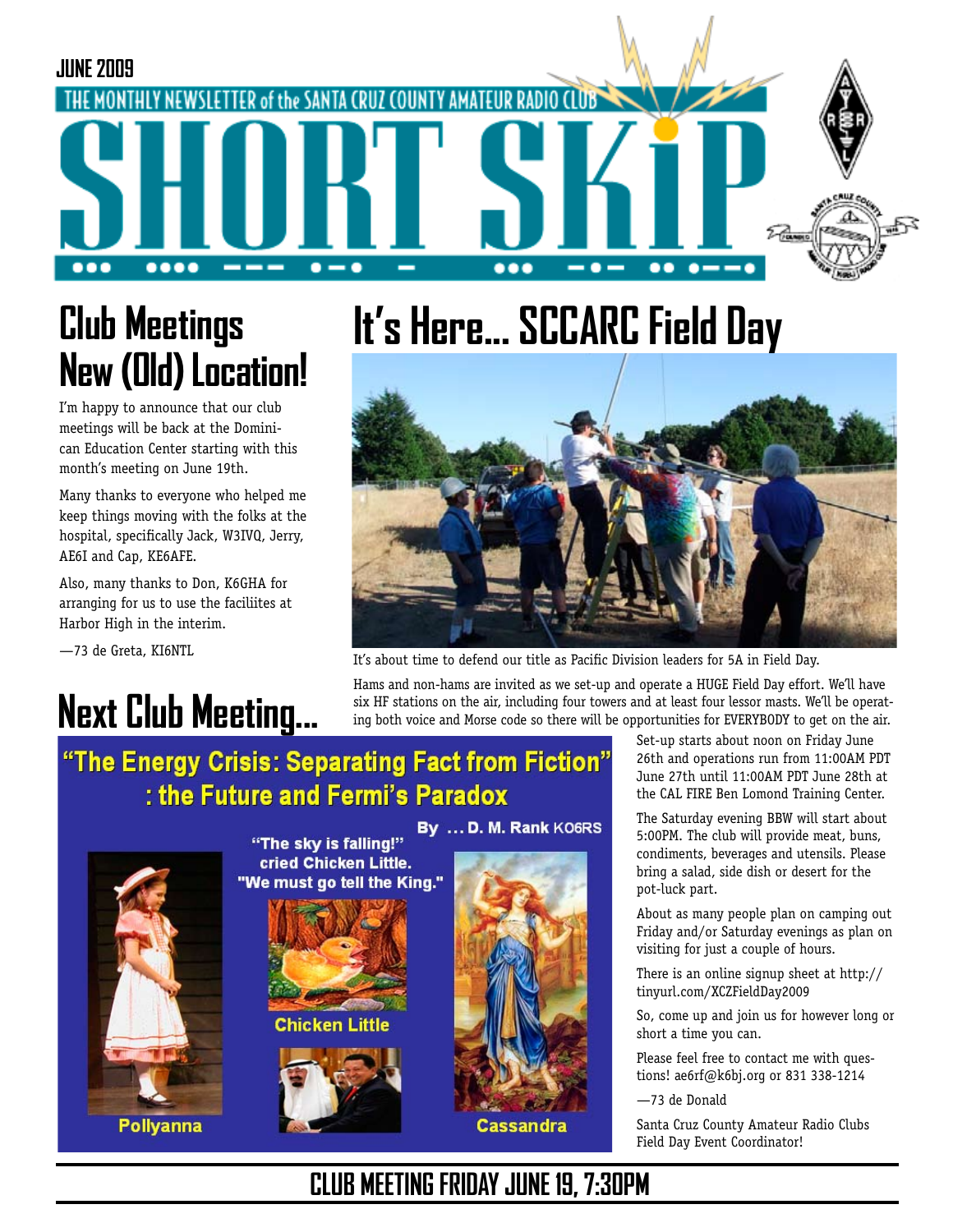**2 JUNE 2009**

### SHORT SI

# **Echoes of Apollo to go green on FD Weekend**

Echoes of Apollo, a world wide space party which includes Moon Bounce operations is on course to happen beginning Friday, June 26, and continuing through Sunday of the weekend. The EOA team will be at the SRI Dish above Stanford University, operating a high power (400 watts) 1.296 EME System, and a scalar horn at the prime focus of the 45 meter dish. SRI was very kind to support our project, held in-between commercial bookings of the dish.

EOA began in December of 2008, after meeting up with Members of the Overseas Telecommunications Veterans Association of Australia who were gearing up for 40th anniversary celebrations of the Apollo 11 moon landing. I suggested that it would be neat to do some Moon Bounce as part of the celebrations, and the idea gained instant acceptance. So we have gathered a number of large EME dishes around the world, to coordinate a EME fest on FD weekend. There are commercial dishes, like SRI, and the 21 meter at Morehead State University, and the 25 meter dish at Dwingeloo, Holland. There are also a lot of very large amateur made dishes, in the 10 meter class, in the Midwest and Eastern US. We hope to focus on SSB qsos, which is rare for EME, since the 270 db path loss is very difficult to master on SSB bandwidths. Science outreach is a primary objective, with maximum use/ promotion of the event to the media, and hopefully kids at the various EME stations, with hands-on-the mic, participation. We got good coverage, with the cover story on the current issue of CQ-VHF magazine, and a good article in WIRED magazine.

Look for an article in the NY times to be coming out soon.

Google "One giant bounce" to find the WIRED article. There may be some notable personalities at the mic either at the SRI dish, or at other EME sites, hopefully in Australia, where there are about 5 large dish stations ready to play. Not confirmed yet, but in the works. It will be theoretically possible for large Satellite Stations to hear and work EME when the big dishes are on.

You need about 18dbi gain, 250 watts, and good low noise preamps.



SRI Dish, Stanford University



Patch Panel



Dave Smith, W6TE at the SRI operating postion with NY times reporter and photographer, note LARGE copper coax in background..

—Best, de Pat AA6EG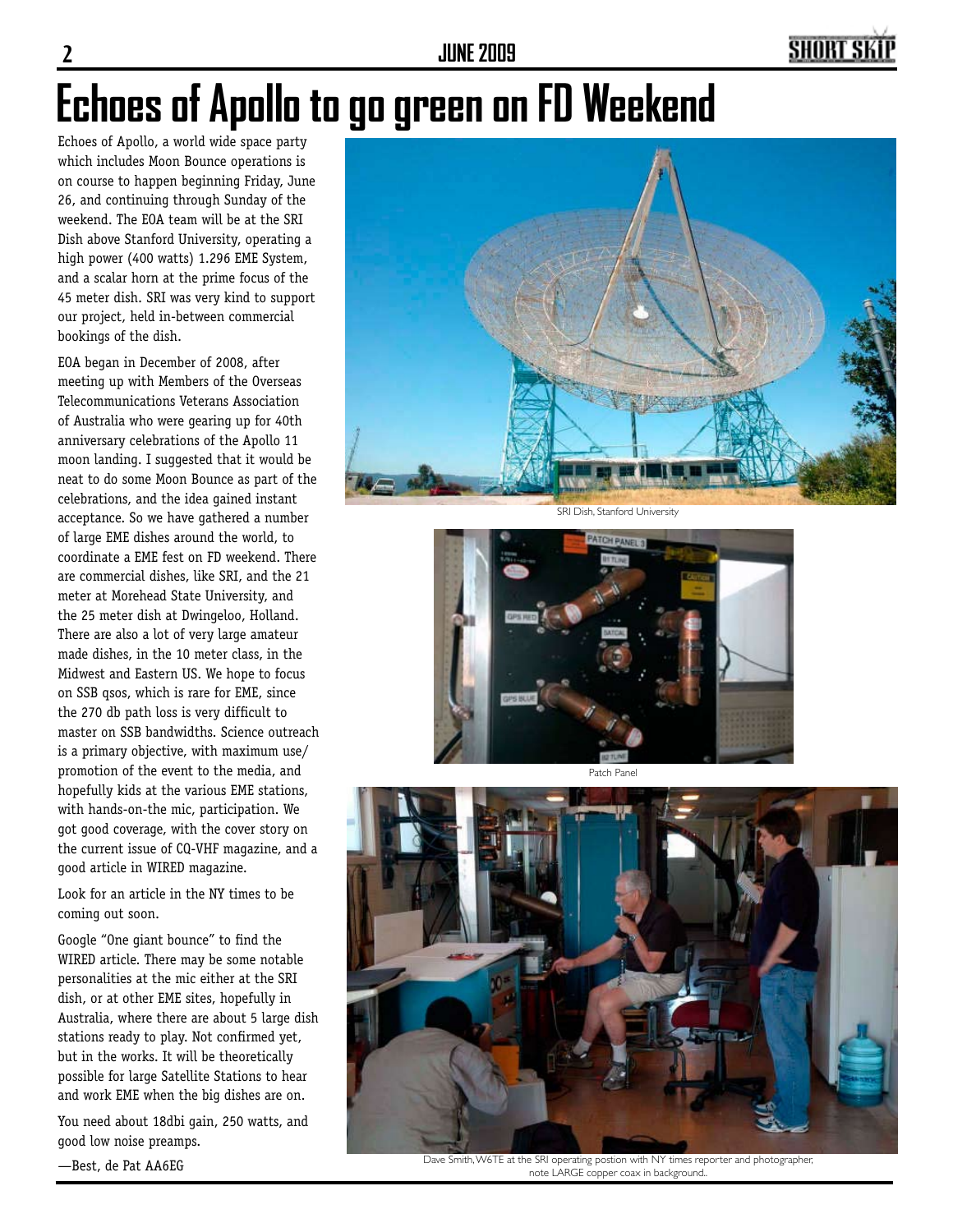### **SHORT SKIP**

## **ARRL Field Day Tips and Techniques**

• You will get many more stations in your log by calling CQ than by tuning the dial and answering CQs;

• Keep your CQs short and to the point: "CQ Field Day, CQ Field Day, Whiskey-One-Alfa-Whiskey, Field Day." Wait about 5 seconds between CQs -- this gives stations enough time to answer you.

•Use standard phonetics. "Cute" phonetics don't always get through and they can confuse newer operators.

• When working a station, you should give your exchange information only once and keep it simple. "Whiskey-One-Alfa-Whiskey, copy three Foxtrot Connecticut, QSL?" If they didn't get all of the exchange, they will ask for a repeat.

• If you are running a pileup: Once you have pulled a call out of the pileup, give your exchange information first. Here's an example: "Whiskey-One-Alfa-Whiskey, copy 3F Connecticut, QSL?".

• If you get a pileup of stations and can't make out an entire call, listen for one letter and ask for it specifically: "The station with Delta only, go ahead."

• When you get the other station's information, keep your acknowledgment simple. "QSL, thanks, QRZ Field Day from Whiskey-One-Alfa-Whiskey."



The May 9th CAKE meeting was fun as always. About fifteen of the regulars were there, enjoying tech talks about experimental test equipment, Dxing and antenna repairs. When I asked Bob Wolbert, K6XX, about his antennas, he whipped out his pencil and notebook to sketch the damaged recently suffered by his beam. One morning while attempting a QSO, there was nada. Not able to get a visual on his tower from his house, he walked to it and discovered his beam's main boom hanging on by only a few aluminum molecules still holding hands. I remarked to Ron, W6WO, as Bob sketched, "An engineer can't talk without a pencil and piece of graph paper or the back of an old envelope." It does help make things crystal clear. Bob's general feeling is that it will take more than duct tape to do the proper repairs.

Had a nice chat with Jeff Watson, W6NA. He's going on a long hike in King's Canyon National Park. With two companions, he



Lance Ginner, K6GFJ, at the Feed. Lance played an important Technical role in most of the early OSCARS. Bulding Oscar I in his garage.

will be high up in the Sierra Nevada mountains, up above 12,000 feet. (No, he's not taking oxygen.) He will be taking QRP gear with him and operating CW on 20 and 40 meters. His antenna will be a small vertical, held upright by being attached to his climbing pole and propped up by a bunch of rocks. They will be well above the tree line, hence no handy place to hang antennas. He promised me some pics for a future Shortskip edition.

Don Moore, W6IBN, reports some success with 20 meters, despite the low sun spot cycle. The first week in May he worked stations in Hawaii. I guess it's time for me to break out my old 20 meter dipole and see what it will do. Then again, I have been considering getting my Cushcraft beam reassembled (if I can find all the parts!) and stick it up on my push-up mast. If we hang in long enough, the bands will be back.

We've all got to eat. While having breakfast at the Santa Cruz Diner, my piano teacher, Velzoe Brown (99!) and I joined Julie, KC6DLE, and Frank Wyatt, N6FW. The Wyatts are active in the SLVARC as Secretary/Treasurer - they both work together. Frank is still working with ARES. A couple of years ago they crewed on Misty, a Cal 34, with me. Julie plays tennis, women's doubles. Last week my son and I were having dinner and in came Jeff Liebermann, AE6KS, and Bruce Hawkins, AC6DN. We chatted a while. Bruce Hawkins has a vertical antenna at his QTH and is working HF these days.

Looking forward to Field Day. Always a good get together for hams who like the outdoor air and engaging in multiple QSOs while being close to nature

### **License Exam**

The exam is scheduled at UCSC's Baskin Engineering School, Room BE152 from 10am to 2pm on Saturday, 6/20. I will post a map and directions later. License fee is \$15.

—Steve, AC6P

## **Flea Market**

- Livermore SWAP: Robertson Park, Livermore: 1st Sunday of the month, March through November
- ASVARO Electronics Flea Market: De Anza College, Cupertino 2nd Saturday of the month, March through October